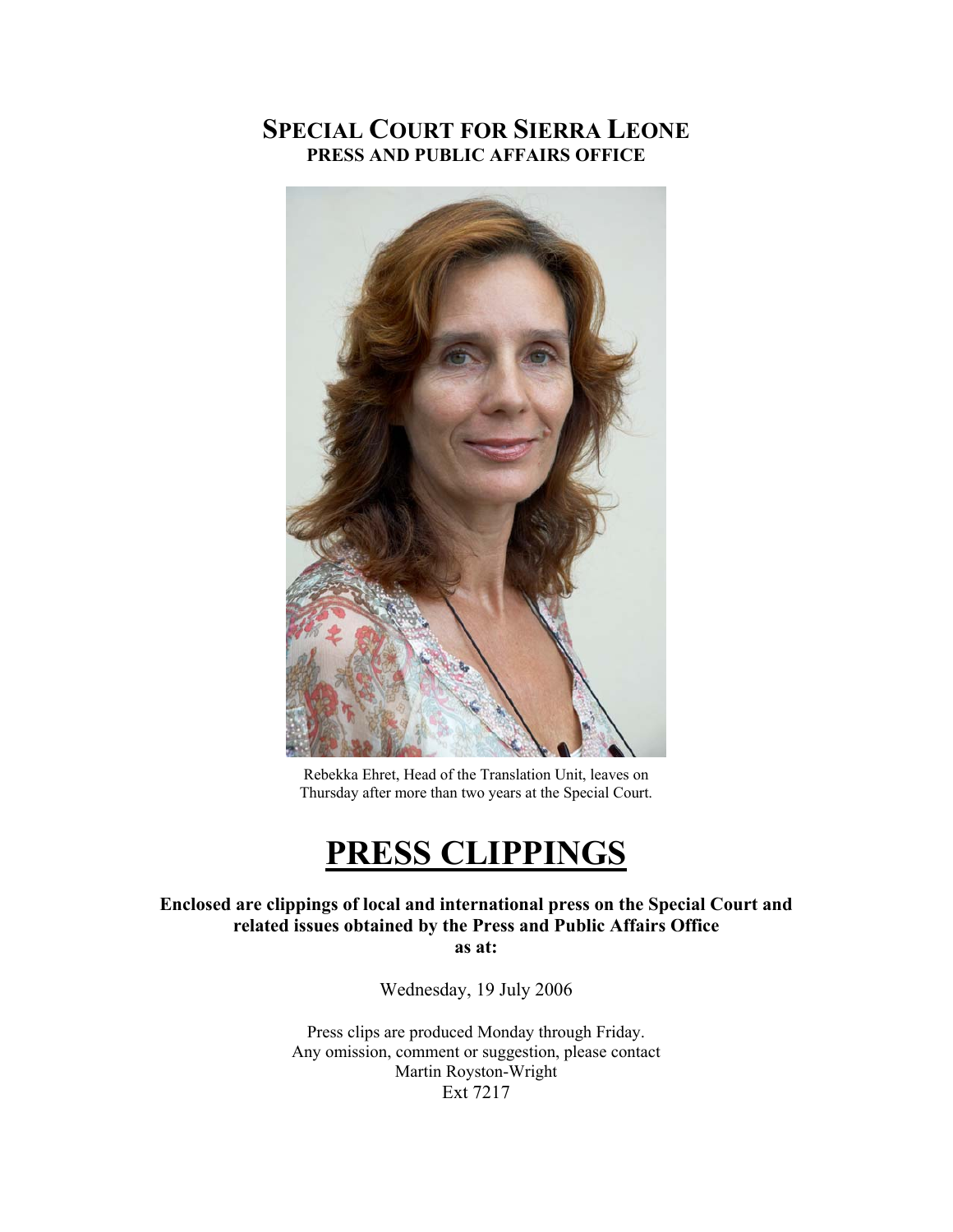| <b>Local News</b>                                                                   |             |
|-------------------------------------------------------------------------------------|-------------|
| What Gaddafi Told Sirleaf About Taylor / Standard Times                             | Page 3      |
| <b>International News</b>                                                           |             |
| First hearing for Taylor at The Hague on Friday / Agence France Presse              | Page 4      |
| U.S. renews order on freezing assets of former Liberian leader / Xinhua             | Page 5      |
| Is Overlooking justice and reparations in favour of peace justified? / Business Day | Page 6      |
| Clinton as Roving Ambassador for Liberia / Reuters                                  | Page 7      |
| Message to the Congress of the United States / White House News                     | Page 8      |
| Biggest Trial at the ICTY / Maltatoday                                              | Pages 9-11  |
| UNMIL Public Information Office Media Summary / UNMIL                               | Pages 12-14 |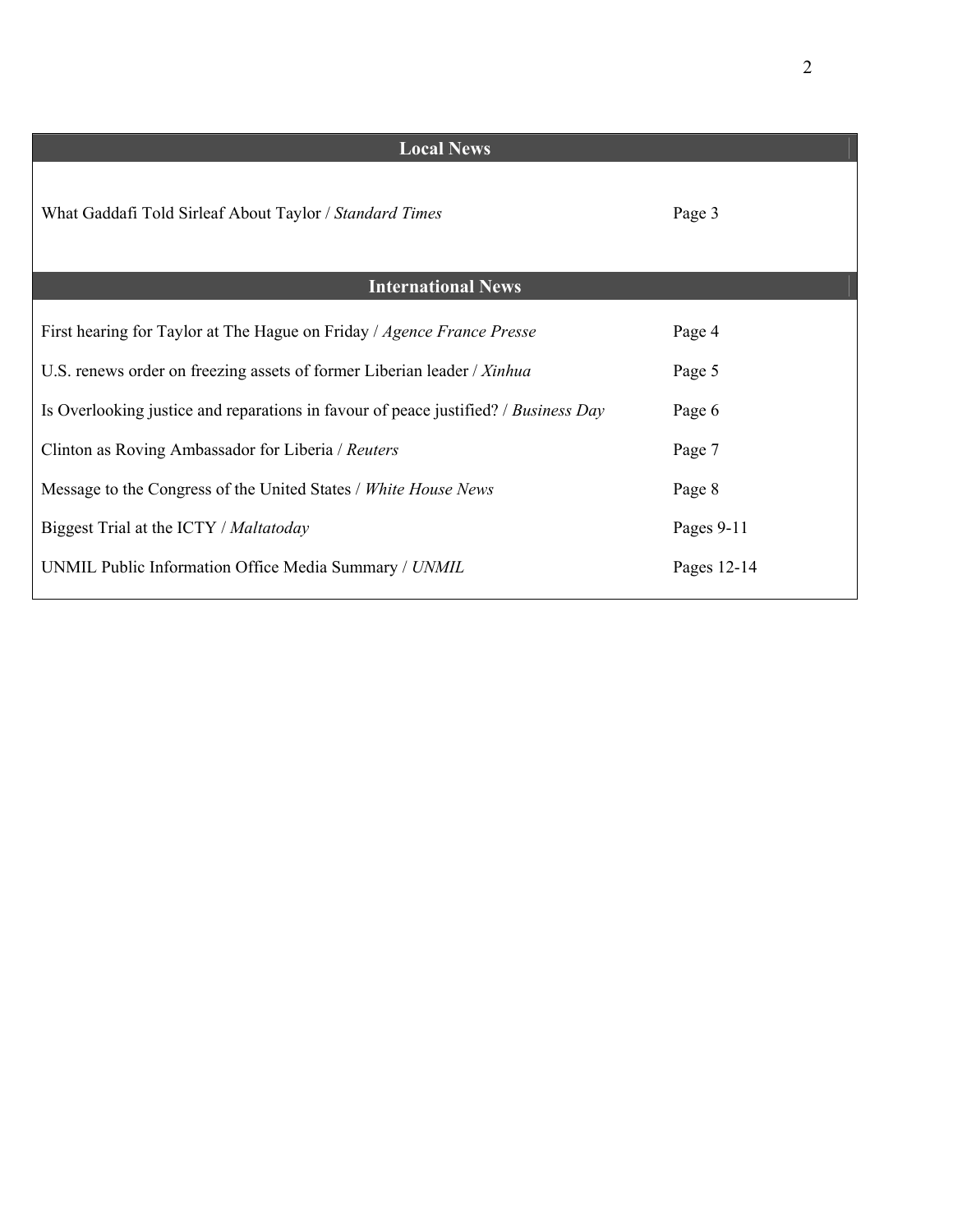# Standard Times Wednesday, 1 9 July 2006

# at Ghadaffi told Sirleaf about Taylor BY A.Y. KALLAY

The Libyan leader com mented on Charles Taylor during the recent historic visit of the Liberian President Helen J. Sirleaf thus: "I do not sympathize with Taylor's internal policy and it does not concern me as an individual. It concerns the people of Liberia who elected your Excellency as their leader. But I am talking here about principles. I consider Taylor as having sacrificed his presidency for the sake of peace in Liberia because on the 11th August 2003 he voluntarily gave up power in favour of his vice and was then flown to Nigeria. The ceremony was witnessed by several African leaders including Thabo Mbeki and Obasanjo. Ending a civil war that lasted for 14 years".

He went on to note that as a result the war stopped and elections took place, which brought her to power and Charles Taylor dragged from his asylum in Nigeria and transferred to a court in Sierra Leone, which was out of the question when he gave power.

He advised that Africa must have credibility, and that those who were partners in this accord should have respected their word.

"Our brother, President O. Obasanjo offered asylum to Taylor in Nigeria for him to hand over power to his vice," he said, adding, "violating the right of political asylum is a very dangerous matter. This is a precedent which is very serious. Besides, the 'manufactured escape' and his arrest on the Nigerian/Cameroon border

made his matter more shameful. This is shameful and it is far from African manners."

He said he is sure Liberia and her leadership are not to blame, because these measures were taken by other parties, but stressed that it represents a dangerous precedent like that of Hissene Habre, the former President of Chad who is

handed over to an international court.

He maintained that this is absolutely unacceptable. adding that he opposes the idea of Habre being tried by an international court of justice outside Africa.

"This is a disgraceful thing for Africa. I am against Taylor's trial in the first place. If Habre deserves to be tried, then he must be under threat of being tried in Chad or elsewhere

in Africa, but not outside." he said, adding, "Your Excellency, we rely on your ability, personality, morality and courage to prevent these serious precedents, and I believe you will guarantee all Liberians a peaceful and democratic political dispensation. After all, Taylor is a citizen of your country, and you are responsible for your citizens."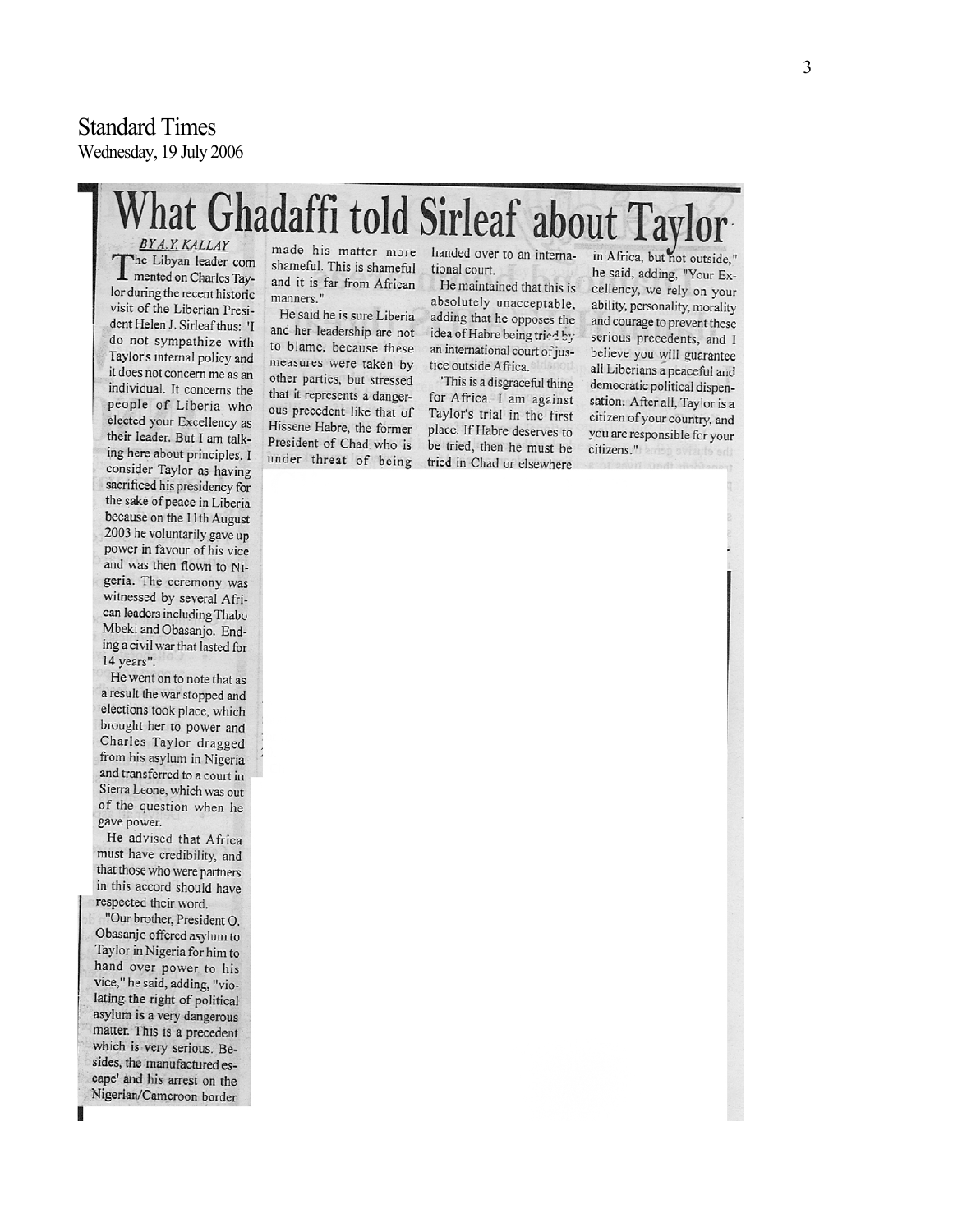# Agence France Presse

Monday, 17 July 2006

## **First hearing for Taylor at The Hague on Friday**

The Special Court for Sierra Leone will on Friday hold its first hearing in the case against Charles Taylor since the former Liberian president was moved to The Hague for security reasons, a court spokesperson said on Monday.

"This is a hearing to determine how preparations for the trial are going," court spokesperson Peter Andersen told Agence France-Presse.

It is not clear what exactly is on the agenda for the hearing which Charles Taylor could attend.

Judge Richard Lussick of the United Nations-backed Special Court for Sierra Leone -- which normally sits in Freetown -- will fly to The Hague to preside over the hearing.

The trial has been moved to the International Criminal Court at The Hague to avoid any outbursts of violence in Sierra Leone or Liberia.

Taylor is seen as the single most powerful figure behind a series of civil wars in Liberia and neighbouring Sierra Leone between 1989 and 2003 which left about 400 000 people dead.

He faces a total of 11 charges of crimes against humanity, war crimes and violations of international human rights and is specifically accused of aiding rebel groups which murdered, enslaved and mutilated civilians during a civil war in Sierra Leone, Liberia's neighbour. -- AFP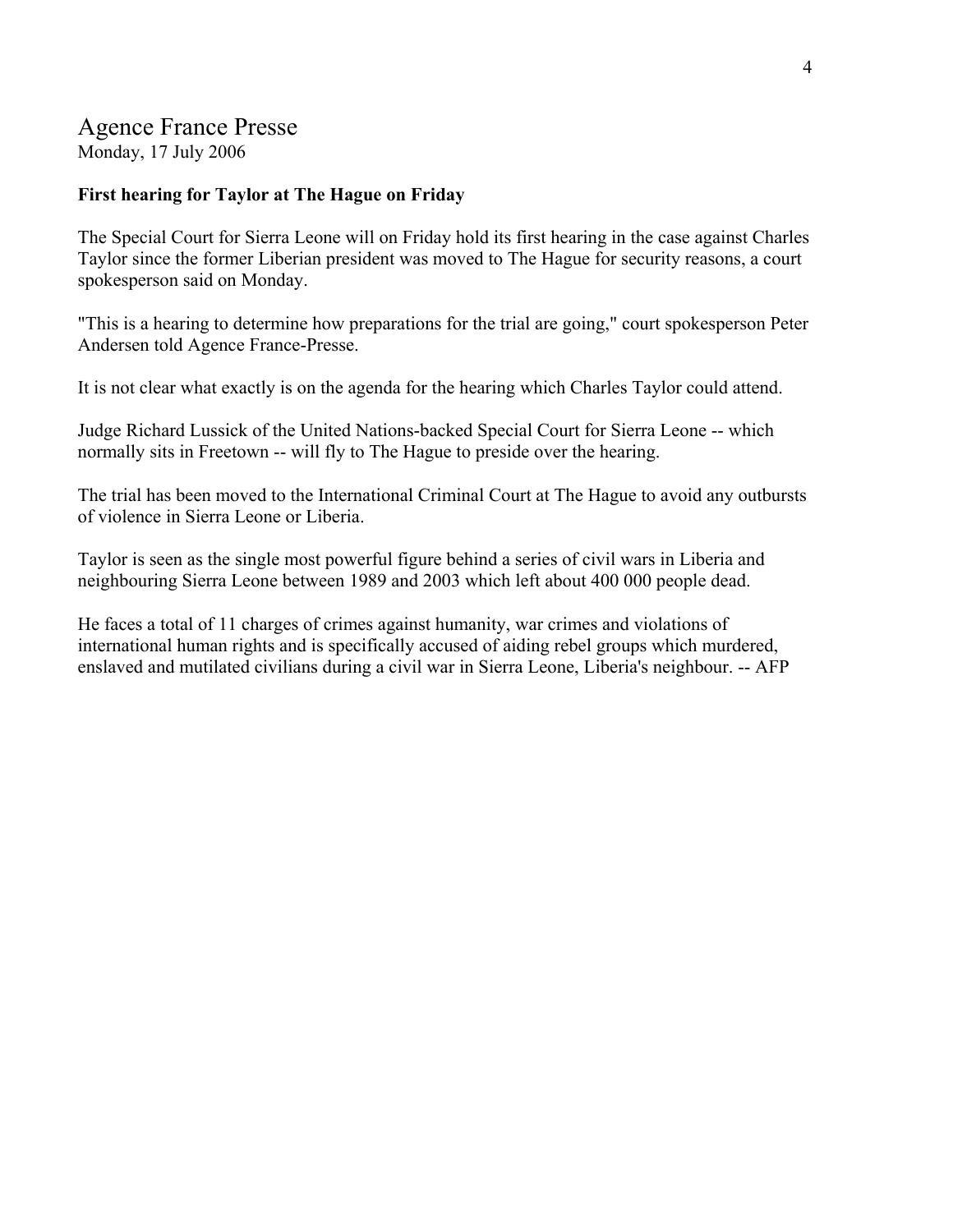Xinhua Wednesday, 19 July 2006

### **U.S. renews order on freezing assets of former Liberian leader**

U.S. President George W. Bush on Tuesday extended an order on freezing the U.S. assets of former Liberian President Charles Taylor.

Taylor's family and regime fellows are also subject to the order, which is due to expire on Saturday and was renewed by Bush because "the actions and policies of these persons continue to pose an unusual and extraordinary threat to the foreign policy of the United States, " the White House said in a statement.

Although Taylor is in the custody, Liberia's stability is "fragile," said the statement, noting he and his followers have left "a legacy of destruction that still has the potential to undermine Liberia's transformations and recovery."

Taylor was forced to exile in 2003 and is now jailed in The Hague, waiting for a trial for war crimes. He was accused of supplying arms to Sierra Leone's rebels who forced drugged children to fight and cut off people's limbs.

Source: Xinhua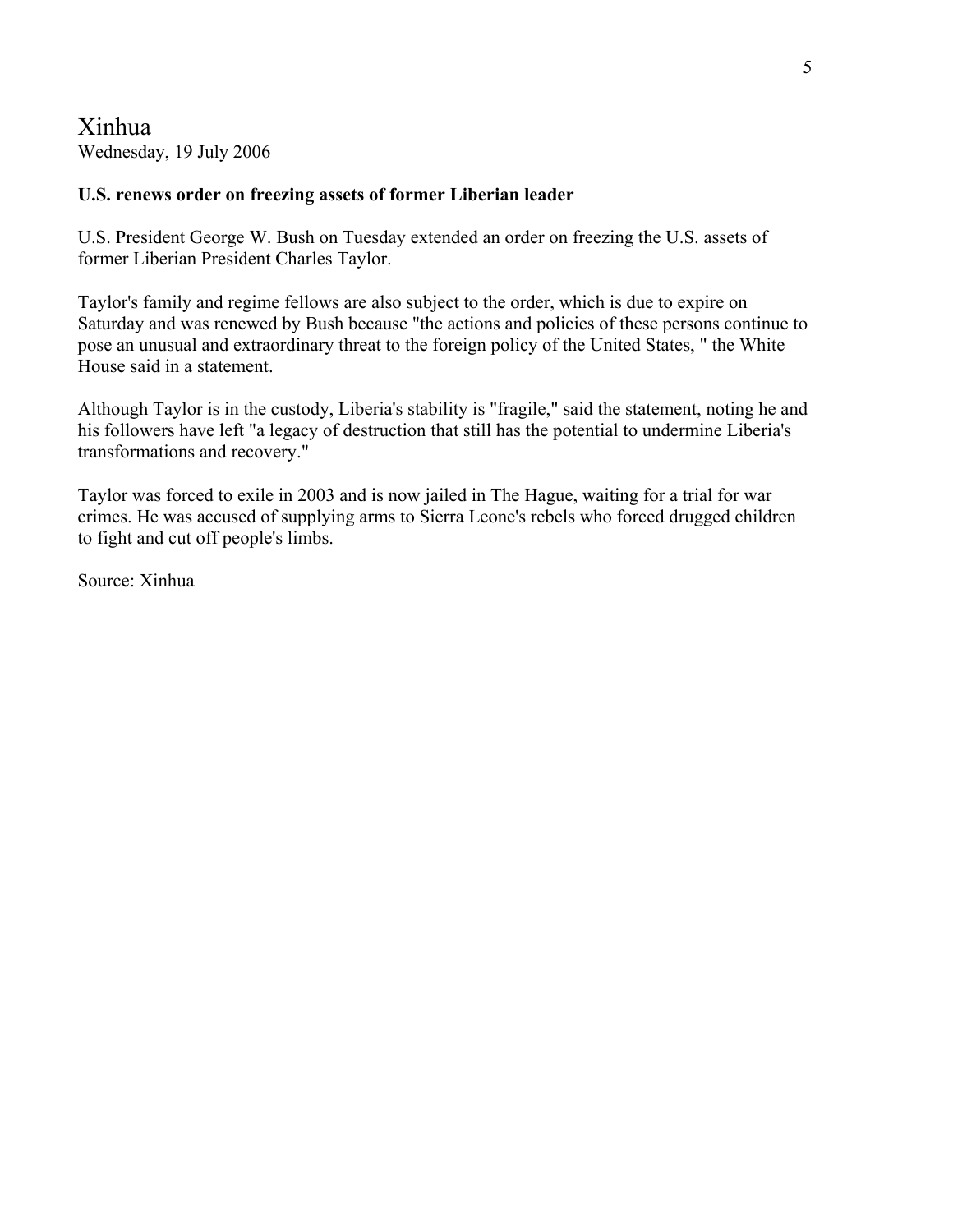# Business Day (Johannesburg)

Tuesday, July 18, 2006

# **IS OVERLOOKING justice and reparations in favour of peace justified?**

Or would it be better to prosecute and sentence all human rights violators, whatever the cost?

African and world leaders grappled with such issues two years ago when dealing with Liberia's former leader, Charles Taylor, whom the Economist described as "perhaps the vilest living African". In the name of peace, Taylor was offered a golden exile in Nigeria.

Questions surrounding the treatment of brutal leaders have again been raised, this time around Joseph Kony and his co-leaders in Uganda's rebel Lord's Resistance Army. Against the advice of the International Criminal Court (ICC), the Ugandan government granted amnesty to Kony and his cohorts in exchange for a cease-fire. Uganda is adamant this will cement peace better than any ruling by the court could ever do.

The Lord's Resistance Army has for the past two decades been involved in a guerilla war against Kampala. Its more heinous acts allegedly include abducting children and turning them into child soldiers and sex slaves -- crimes for which the rebel leaders have been indicted, with international arrest warrants issued by the ICC.

While amnesty has its uses, it has raised eyebrows in this instance. Generally, amnesty is granted to remove a tyrannical leader, or so that an opposition leader who commands significant support and thus poses a threat to the state can be brought into a government's fold. Kony represents no such threat to Kampala. Apart from being elusive for the past 20 years and staging a reign of terror in Uganda's northern regions, his attacks have done little to destabilise the Museveni regime.

The rebel leader enjoys no popular support in the north and the fact that his army asked Kampala to supply its troops with food last week suggests it is in dire straits. Kampala had an opportunity to act decisively, to make an attempt to arrest Kony and hand him to the ICC to answer for his alleged crimes.

These are very different circumstances to those surrounding Taylor, for example. And even though he has found sanctuary in Nigeria and will not be prosecuted for the brutal war he commanded at home, Taylor will go on trial at the ICC for crimes related to the war in neighbouring Sierra Leone.

No person who has indulged in the kind of deeds that Taylor or Kony are accused of should be allowed to get off scot-free, whatever the quid pro quo. Amnesty in Africa needs to be used most sparingly.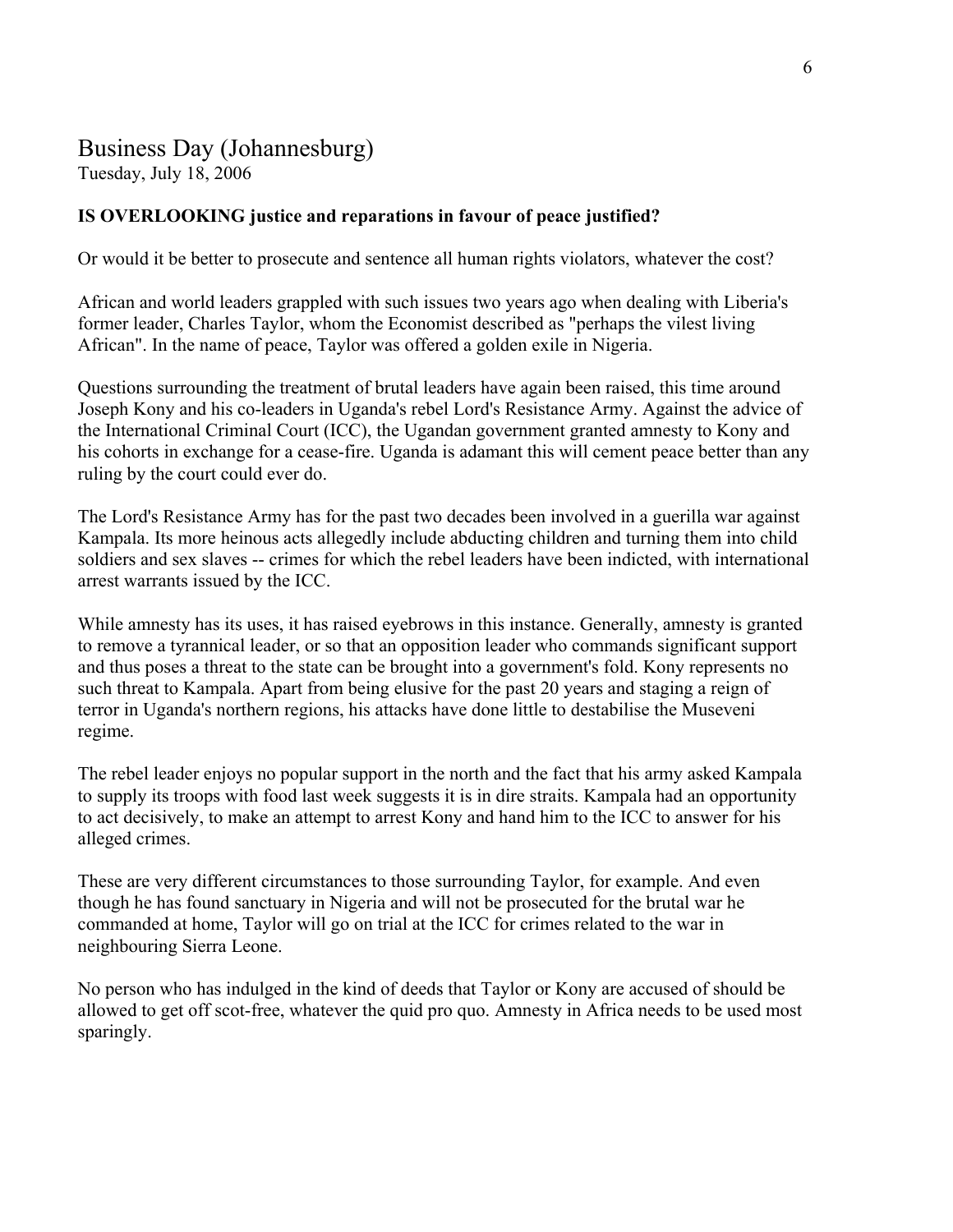Reuters Tuesday, 18 July 2006

### **Clinton as Roving Ambassador for Liberia**

Former U.S. President Bill Clinton has promised to be a roving ambassador for Liberia as the West African country tries to rebuild itself after years of war.

"I will do everything in my power to assist Liberia in her reconstruction drive," Clinton said during a visit to the country founded by freed black slaves from America in 1847.

"I will be a roving ambassador for Liberia without pay," he said, to rapturous applause from students and members of parliament who assembled to greet him at the Executive Mansion seat of government in the capital Monrovia late on Monday.

Liberia's society and economic infrastructure were devastated by 14 years of on-off civil war that ended in 2003 when a rebel advance and pressure from Clinton's successor George W. Bush forced President Charles Taylor into exile.

But under both Clinton and Bush the White House came under criticism from opponents who said it did too little to stem bloodshed in Liberia, which served Washington strategically during World War Two and throughout the Cold War.

Taylor is now in a jail cell in The Hague awaiting trial for war crimes linked to a related civil war in neighboring Sierra Leone, where he is accused of supplying arms to rebels who forced drugged children to fight and cut off people's limbs.

New President Ellen Johnson-Sirleaf, Africa's first female elected head of state, faces the huge task of putting the wrecked country back together with help from donors.

Johnson-Sirleaf's government is trying to restore mains electricity and running water to Monrovia and other centres, at the same time as rebuilding a collapsed justice system and reviving mining and other industries ruined by the war.

"One way I can help Liberia is to inform the world about the progress made here," Clinton said.

Clinton also signed a memorandum of understanding with the government for his Clinton Foundation to help fight HIV/AIDS and support efforts to improve health services -- which are virtually non-existent in many areas.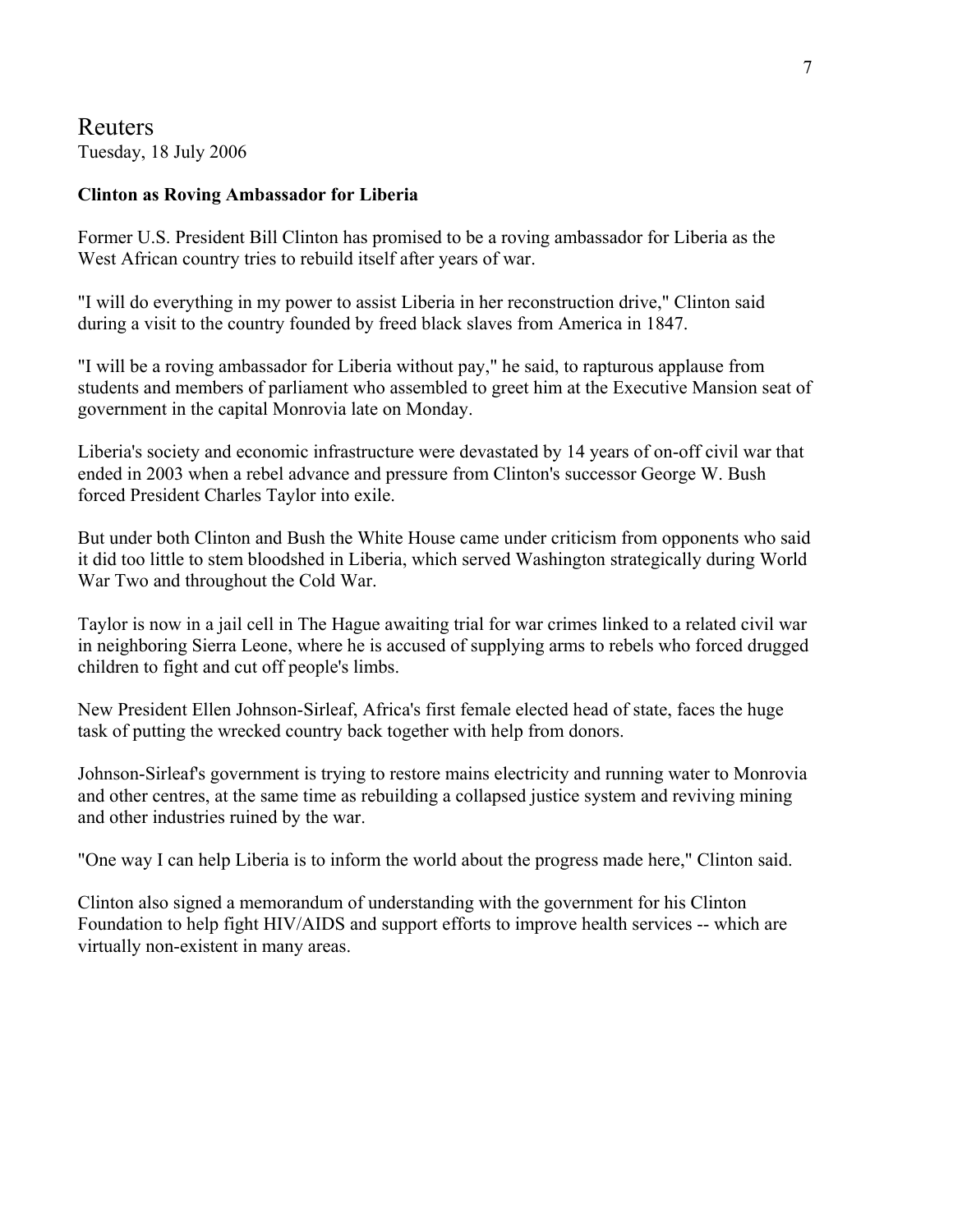# White House News Tuesday, 18 July 2006

### **Message to the Congress of the United States**

Section 202(d) of the National Emergencies Act (50 U.S.C. 1622(d)) provides for the automatic termination of a national emergency unless, prior to the anniversary date of its declaration, the President publishes in the Federal Register and transmits to the Congress a notice stating that the emergency is to continue in effect beyond the anniversary date. In accordance with this provision, I have sent the enclosed notice to the Federal Register for publication, stating that the national emergency and related measures blocking the property of certain persons and prohibiting the importation of certain goods from Liberia are to continue in effect beyond July 22, 2006. The most recent notice continuing this emergency was published in the Federal Register on July 21, 2005 (70 FR 41935).

The actions and policies of former Liberian President Charles Taylor and his close associates, in particular their unlawful depletion of Liberian resources and their removal from Liberia and secreting of Liberian funds and property, continue to undermine Liberia's transition to democracy and the orderly development of its political, administrative, and economic institutions and resources. These actions and policies pose a continuing unusual and extraordinary threat to the foreign policy of the United States. For these reasons, I have determined that it is necessary to continue the national emergency and related measures blocking the property of certain persons and prohibiting the importation of certain goods from Liberia.

GEORGE W. BUSH

THE WHITE HOUSE,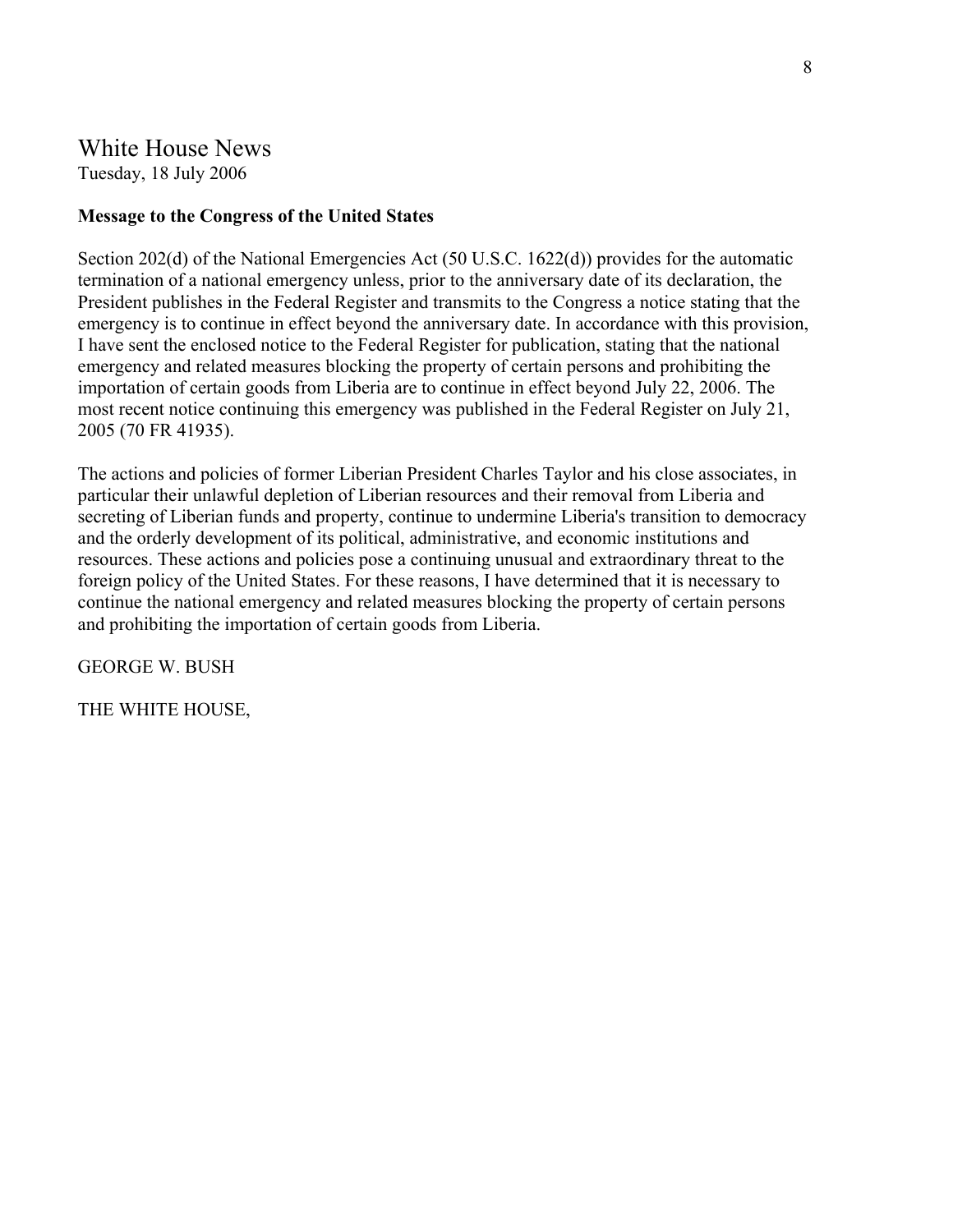# Maltatoday Sunday, 16 July 2006 <http://www.maltatoday.com.mt/2006/07/16/t18.html>

## **Biggest Trial at the ICTY**

MATTHEW VELLA speaks to Judge Carmel Agius on the biggest trial ever held at the International Court for the Former Yugoslavia, and asks why bringing the wicked to the dock still doesn't deter war criminals.

Bringing the wicked to justice has been a tricky business for the past fifty years. Ratko Mladic, the Bosnian Serb army chief responsible for the Srebrenica massacre is still on the run. People like Hitler cheated fate through death. Others like Stalin and Mao lived full lives. Idi Amin spent his life in exile in Saudi Arabia.

But the tragedy of the former Yugoslavia showed that living without justice for the atrocities of ethnic cleansing and genocide was unthinkable.

The trial of seven senior Bosnian Serb military and police officers facing genocide and other charges for crimes committed in Srebrenica, has begun at the International Criminal tribunal for the Former Yugoslavia (ICTY). It is the biggest trial ever to be held at the ICTY and will be presided over by Maltese Judge Carmel Agius.

The charges against the accused relate to the mass murder and ethnic cleansing of Bosnian Muslims from Srebrenica after the fall of the former UN safe haven to Bosnian Serb forces in July 1995. The ICTY has already found 47 accused guilty.

The massacre of more than 7,000 Bosnian Muslims during July 1995 will always be remembered not least with the belligerent advent of Ratko Mladic, greeting his officials and triumphantly claiming "On to Potocari", where following the Bosnian Serb take-over of Srebrenica, thousands of Bosnian Muslims, including women, children, and some men, fled, seeking protection, to the UN base in Potocari, just north of Srebrenica.

The ICTY is expected to finish the trials by 2008, although Judge Carmel Agius believes 2009 or even early 2010 is a more realistic scenario. There will be then an additional two years to dispose of all pending appeals following which the Tribunal will close its doors. The ICTY would have tried over 200 individuals by then, for the most serious crimes against humanity, war crimes and genocide. Thousands of victims and their relatives would have given evidence on the atrocities. As Judge Agius says, Europe has not witnessed since WWII and have the satisfaction of seeing justice done.

### **Getting down to work**

By contrast to the special tribunals in Cambodia, mainly composed of local judges, and Saddam Hussein's trial before an all-Iraqi bench, the ICTY has come at a considerable cost and have proceeded slowly. However, it has been the most successful and unlike the Iraqi tribunal, it is not threatened with collapse.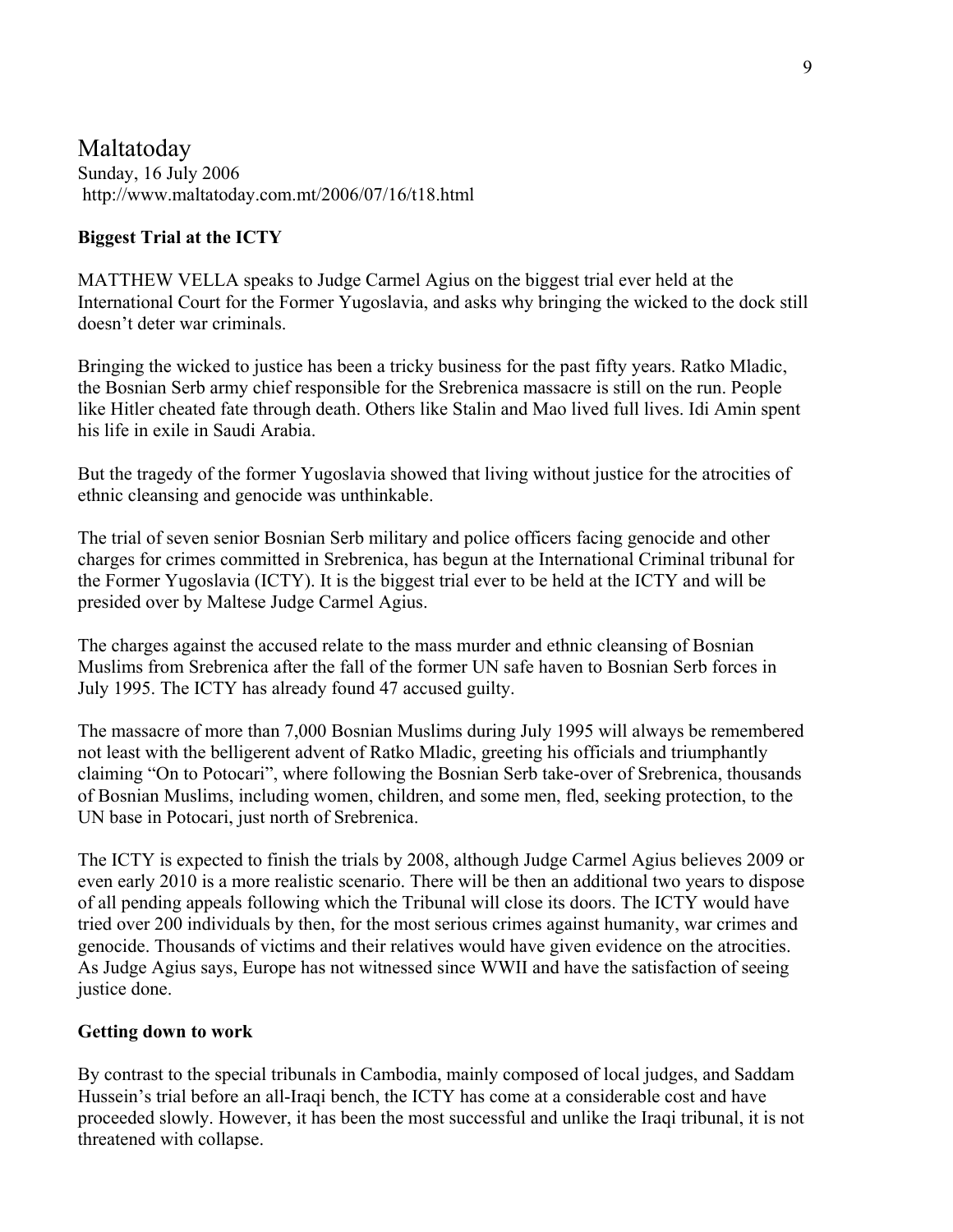"International justice comes at a considerable cost – there is no way this can be avoided and the alternative is to abandon the whole idea of trying war criminals because of the expense involved. This would be unacceptable," Judge Agius says.

"Has it been slow justice? Yes and no. In one way the nature of the cases before the ICTY is such as to require interpretation and translation in English, French, Serbo-Croat, Macedonian, Albanian and Kosovar. Cases are complicated, involving mass murders, cruel treatment, forcible transfer and deportation of thousands of persons. Witnesses have to be transported to The Hague to give evidence, looked after because of post-traumatic problems, protected, and sometimes even relocated. The Tribunal does not have a police force of its own and relies on the cooperation of States and international institutions for conducting investigations which are inherently difficult and complicated. The Tribunal also encountered great reluctance to cooperate with it from some ex-Yugoslav republics. In fact only recently has a mass of information been made available. The problems such Tribunals encounter are enormous."

And yet, the ICTY stands as one of the most formidable tools to bring to justice the indicted generals and officials who brought their wrath on Srebrenica. Since 1993, when the ICTY became the first international war crimes tribunal to be set up since Nuremberg, it has been followed by the UN Tribunal for Rwanda. Five other tribunals followedm set up to deal with the atrocities in Sierra Leone, Cambodia, Timor-Leste, Iraq and Afghanistan.

### **The International Criminal Court**

The International Criminal Court is the world's first war crimes tribunal, set up in 2002. Its reach is dependant upon the condition that the accused's country of origin is unable or unwilling to bring the indicted to justice. Sudan for example claims it will bring to justice those responsible for Darfur and does not cooperate with the ICC. The US has vetoed the ICC because it does fears its soldiers will be politically tried for crimes, and in turn stopped its military funding to various signatories to the ICC, including Malta. The problems it encounters are various, and its success depends on the support of its signatories, and on cooperation with the its prosecution office. "In this context, my opinion is that the ICC is in a worse situation than the ICTY in that at least the Tribunal enjoys the legal effect of the Security Council resolution that makes it mandatory on all States and entities to cooperation with the ICTY," Judge Agius says. "The ICC has no such advantage. Where the ICC has an edge over the ICTY is that it starts off with a wealth of case-law that the ICTY and the ICTR have created in these last 13 years while the two ad hoc Tribunals had to start from scratch with no rules of evidence and procedure in place. When the ICTY and ICTR conclude their mandate the hope that international criminal justice will continue to be secured rests on the success of the ICC. The alternative solution would be more ad hoc tribunals but this is not the way the international comity of nations should be pursuing."

### **Partial justice**

Many claim the International Criminal Court's tribunals tend to be politicised, perpetuating the bitterness of many of the tragedies they seek to deliver justice, by being perceived as an attempt for the West to impose its own morality.

For Judge Agius, nothing is further from the truth. The fact that the ICTY came into being following a unanimous decision of the Security Council, and that judges are selected by the UN's General Assembly, originating from different regions, varying legal cultures and traditions with no vested interest in the affairs, past and present of the ex-Yugoslav republics, has ensured the highest standards of justice and fair trial.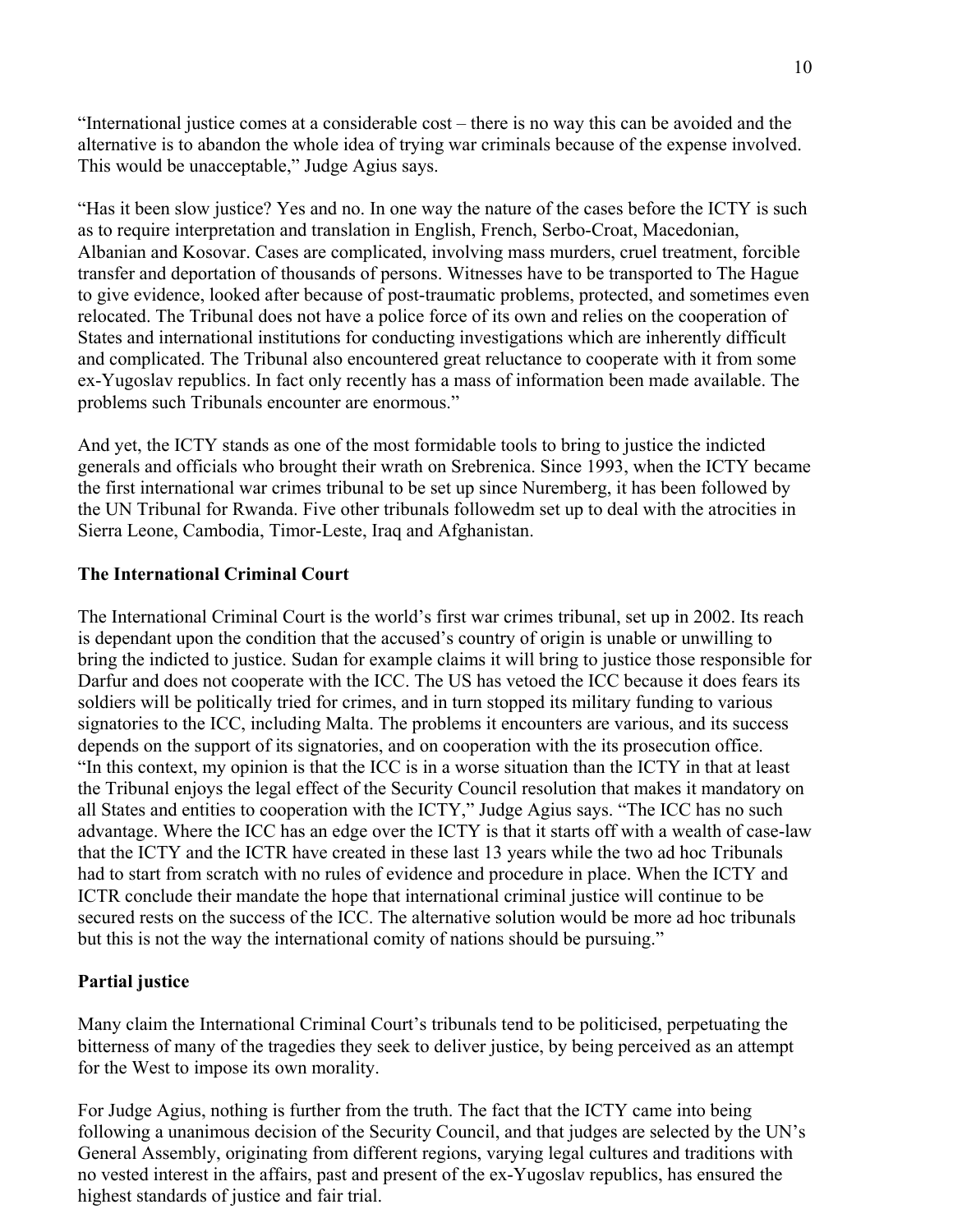"Rather than being an attempt by the West to impose its own concept of justice and morality, it is the response of the UN to the atrocities committed in ex-Yugoslavia and the first concrete international common front to send out the message loud and clear that the era of impunity in the face of such serious crimes is over. Rather than being an attempt by the West to prevent social and ethnic reconstruction, it is the determination of the international comity of nations to condemn and punish such evil concepts as ethnic cleansing."

### **Does deterrence work?**

Despite the Nuremberg and Tokyo trials, genocide has continued. Not even the set-up of the ICTY prevented the Srebrenica and Kosovo massacres and ethnic cleansing, a frightening and ominous reminder of what man can do to man, even in the belief that they will never be brought to justice. Serbian president Slobodan Milosevic was one such man. But he died of heart failure before justice could deliver its final verdict.

What Judge Agius is sure of is that the crimes have never been allowed to go unpunished, despite the various problems the court encounters. But he also says the fact that one of the main purposes of punishment is deterrence is not in itself a guarantee that the same crimes will not be repeated, even when the most severe sentences are inflicted. The ideal at the ICTY, he says, is that the punishment imposed must in general have sufficient deterrent value to ensure that those who would consider committing similar crimes will be dissuaded from doing so.

"In reality, however, in the context of international criminal justice one of the main purposes of a sentence is to influence the legal awareness of the accused, the surviving victims, their relatives, the witnesses and the general public in order to reassure them that the legal system is implemented and enforced. Sentencing is intended to convey the message that globally accepted laws and rules have to be obeyed by everybody. The reality of the situation is that we have over a relatively very short period of time moved from complete impunity to the prosecution, convicting and sentencing of political and military officials of the highest level."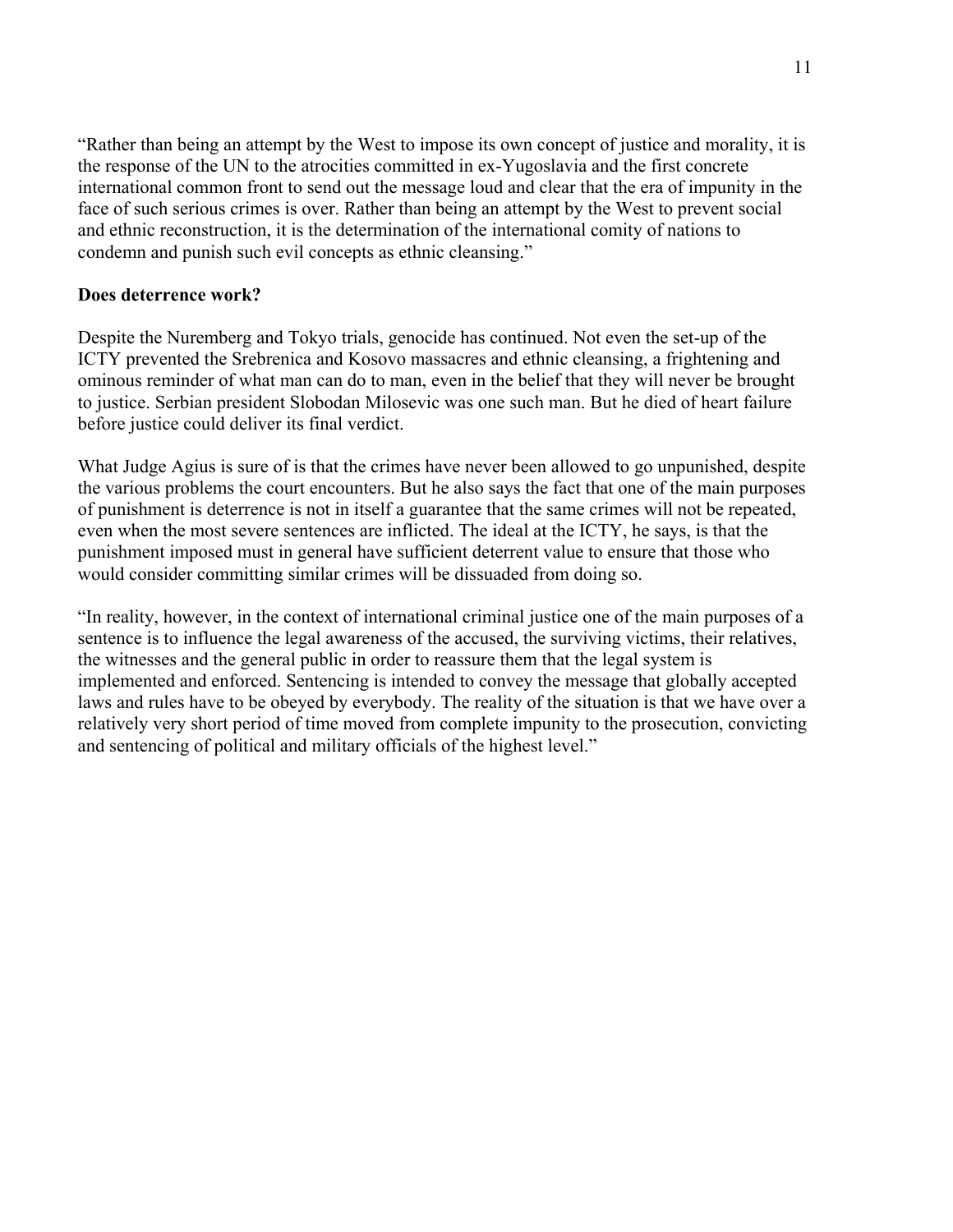**United Nations Nations Unies**



United Nations Mission in Liberia (UNMIL)

# **UNMIL Public Information Office Media Summary 18 July 2006**

*[The media summaries and press clips do not necessarily represent the views of UNMIL.]*

# **International Clips on Liberia Don't be ashamed of AIDS, Clinton tells** Liberia

By Zoom Dosso

MONROVIA, July 18, 2006 (AFP) - 'Don't be ashamed of AIDS' was the message when Former US president Bill Clinton paid a lightning visit to Monrovia late Monday to launch an anti-AIDS drive in war-shattered Liberia. Clinton arrived early evening and left within hours after signing a deal with Liberian leader Ellen Johnson Sirleaf to fight HIV and AIDS which infect some 12 percent of Liberia's 3,2 million people.

### **Former US president Clinton commits AIDS funding to** Liberia By JONATHAN PAYE-LAYLEH

Source: AP WorldStream English (all) Date: July 17, 2006

MONROVIA, Liberia Former U.S. President Bill Clinton committed funding to help Liberia set up a health care infrastructure needed to fight AIDS in the West African nation. Clinton signed an agreement Monday with Liberia President Ellen Johnson Sirleaf as part of the antiaids campaign by his Clinton Foundation, which seeks support and medical attention for those suffering from the killer immune system disease.

## **Mail & Guardian,** South Africa July 17, 2006 **First Hearing for Taylor in The Hague Friday**

The Special Court for Sierra Leone will on Friday hold its first hearing in the case against Charles Taylor since the former Liberian president was moved to The Hague for security reasons, a court spokesperson said on Monday.

"This is a hearing to determine how preparations for the trial are going," court spokesperson Peter Andersen told Agence France-Presse.

# **International Clips on West Africa**

# **British development secretary assures S/Leone of more aid**

FREETOWN, July 18, 2006 (AFP) - British Development Secretary Hilary Benn told Sierra Leone this week it could count on Britain and the African Development Bank (AfDB) for postwar reconstruction aid. "We shall continue to be along with you," said Benn late on Monday, at the start of a two-day visit to the war-shattered west African country.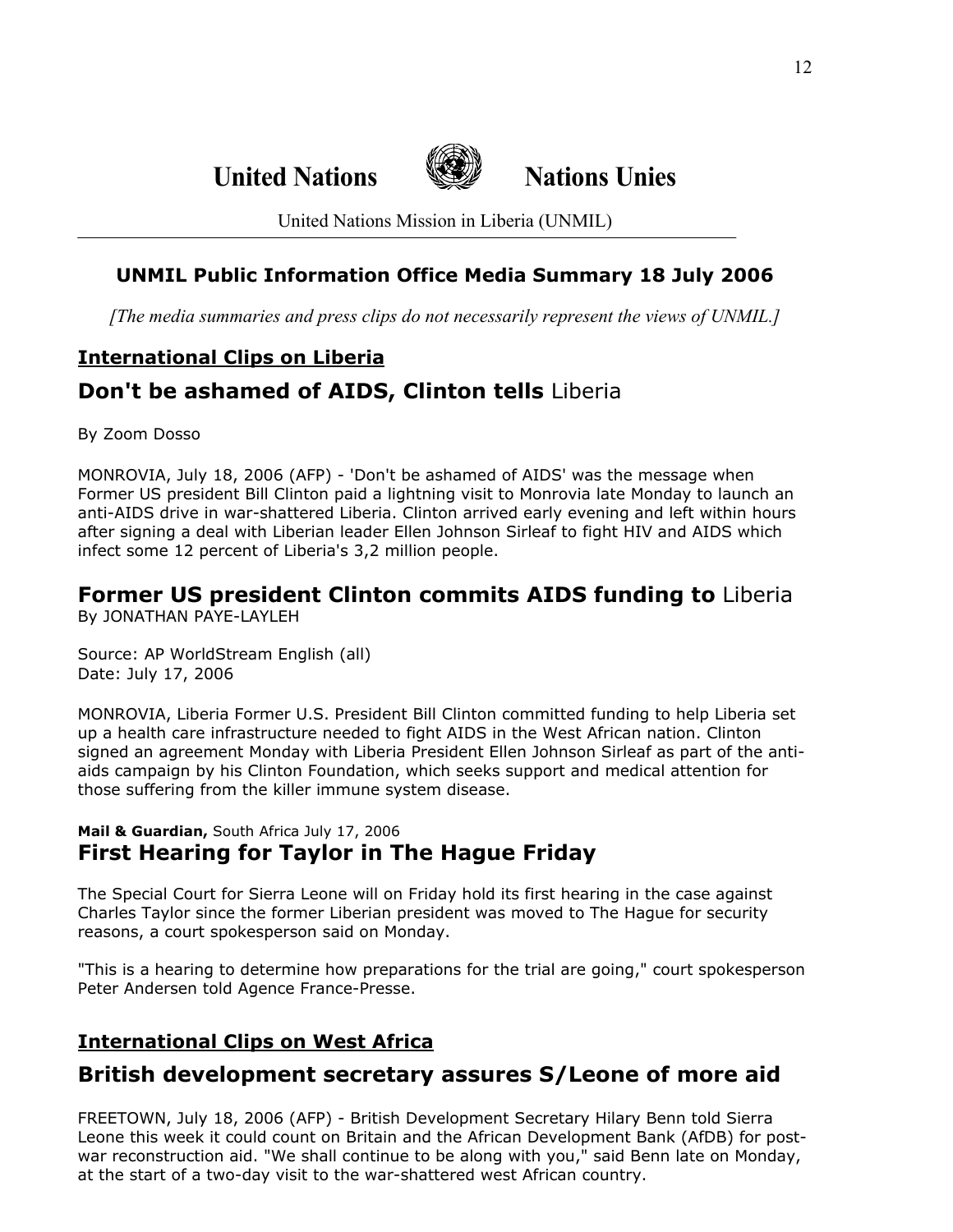# **UN urges Ivory Coast to press on with divisive ID scheme**

ABIDJAN, July 18, 2006 (AFP) - The United Nations on Tuesday urged Ivory Coast to press on with a divisive population identification scheme that started at the weekend after much delay, saying they hoped it would lead to an irreversible peace process. Gerard Stoudmann, the United Nations envoy on the Ivory Coast elections said he hoped the identification exercise would "stimulate an irreversible process".

## **Local Media – Newspapers**

### **Bill Clinton Signs MOU with Liberian Government to Fight HIV/AIDS**

*(The Inquirer, Daily Observer, The Analyst, New Democrat, and Heritage)* 

• Former U.S. President Bill Clinton on Monday signed a Memorandum of Understanding with the Liberian government to help fight the spread of the HIV/AIDS pandemic in the country. Monday's signing of the MOU between the former U.S. President and the Liberian government will commence the work of the Clinton Foundation in the fight against HIV/AIDS and distribute low-cost antiretroviral drugs in Liberia.

### **Lawmakers Intensify Bid to Succeed Speaker**

*(Daily Observer)* 

• Behind the scene maneuvers are taking place among opposition members of the House of Representatives to find a possible successor to Speaker Edwin Snowe. Already, lawmakers from the Unity Party are seeking legal action to punish Mr. Snowe for covertly initiating discussion to rescind diplomatic ties with the People's Republic of China in favour of Taiwan.

### **Self-imposed Curfew in Nimba County**

*(Daily Observer)* 

• Residents of Nimba County have placed a self-imposed curfew in major towns and villages following constant reports of ritual killings in the county. The curfew runs from dusk to dawn and night-time visitors are in most cases advised to inform their hosts ahead of arrival time or either risk being denied entry or stand to be accused of being killers.

### **15 Playgrounds for Liberian Children**

*(The Informer)*

• A U.S-based organization, Youth Action International (YAI), and the Ministry of Youth and Sports on Friday announced a major partnership to build 15 playgrounds for children in communities across Liberia. YAI's Executive Director Kimmie Weeks and Deputy Youth and Sports Minister Marbue Richards have unveiled six locations where the first grounds would be built in October, this year.

### **Bangladeshi Engineering Battalion Constructs Playground in Saclepea**

*(Daily Observer)* 

• The Bangladeshi Engineering Battalion of UNMIL has constructed a playground for the Lamba Community School in Saclepea, Nimba County.

#### **Public Works Pleads for US\$135 Million for Road Construction**  *(The Informer)*

• Authorities at the Public Works Ministry have told donors that it would cost about US\$135 million to restore and maintain the national road network in Liberia over the next five years. The amount is a combination of preliminary estimates of funding needed by the ministry that was presented during the recent donor conference held in Monrovia.